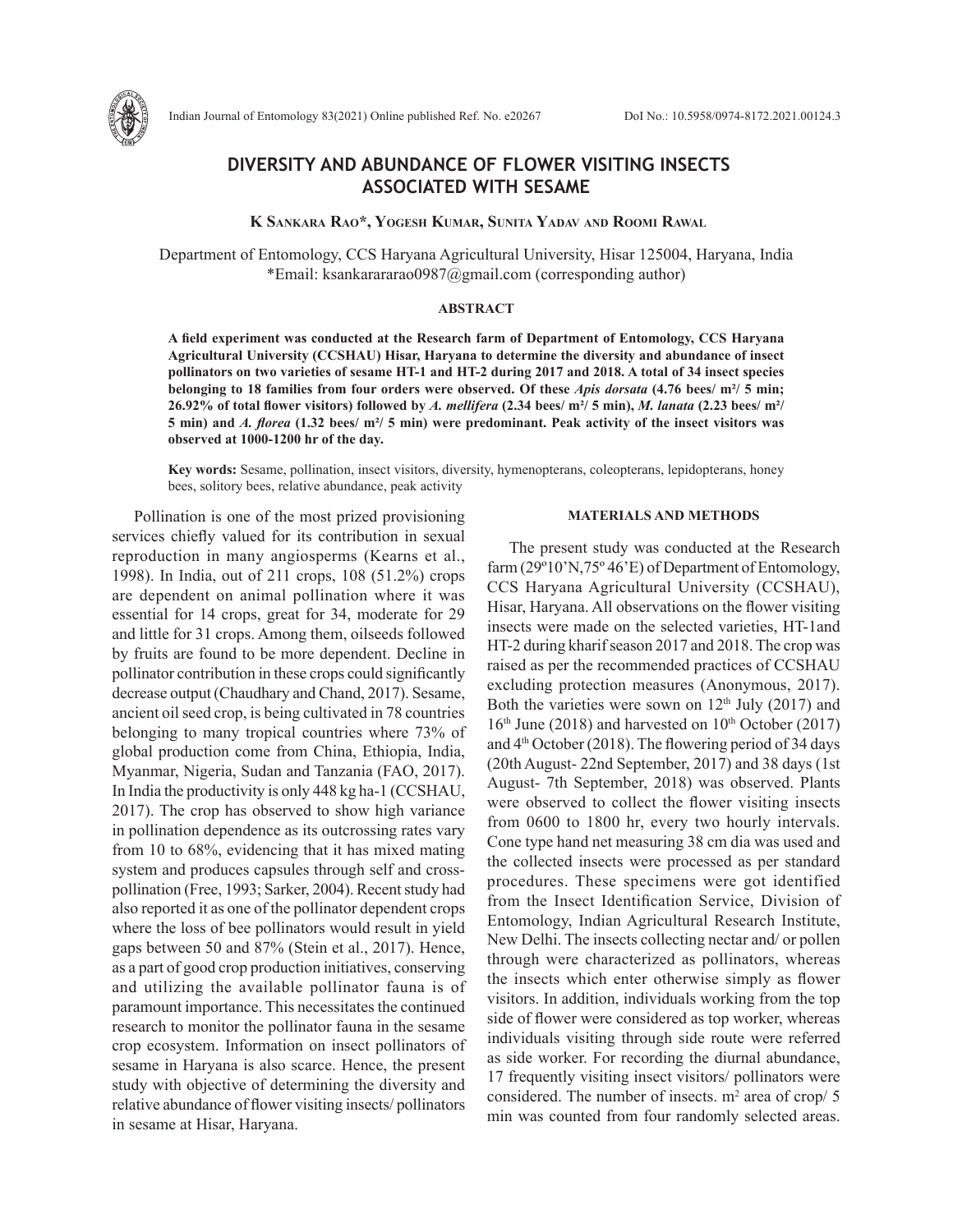These observations were taken at two hourly intervals, starting from 0600 to 1800 hr and repeated at weekly intervals starting from 10% of the flowering to the end of flowering. The diurnal abundance data was further used to calculate the % relative abundance of an individual species using the following formula-

Relative abundance of 'X' spp.  $=$ No. of visits 'X' spp.<br>Total visits  $x$  100

The data for 2017 and 2018 and the pooled data were subjected to statistical analysis following factorial randomized block design using OPSTAT software (Sheoran et al.1998) and the results were compared using LSD ( $p=0.05$ ).

### **RESULTS AND DISCUSSION**

A total of 34 species under 18 families of four orders viz., Hymenoptera, Diptera, Lepidoptera and Coleoptera were observed to visit the sesame flowers (Table 1). Thus, the species collected did not vary with variety. Hymenoptera constituted a dominant share (62%) followed by Lepidoptera  $(17\%)$ , Diptera  $(12\%)$  and Coleoptera  $(9\%)$ . Hymenoptera consisted of 21 species under 8 families, while other orders had less numbers. The maximum number of species observed were from the family Apidae (6), followed by Megachilide (5) and Vespidae (3). Of the insects observed, 16 were observed to be pollinators. These visitors were taking the nectar from extrafloral nectaries present at the base of flower, and

| S.No           | Scientific name                     | Family        | Order       | Insect<br>pollinator/<br>Insect visitor | Working<br>behaviour |
|----------------|-------------------------------------|---------------|-------------|-----------------------------------------|----------------------|
| 1              | Apis mellifera L.                   | Apidae        | Hymenoptera | $IP*$                                   | $\overline{T^*}$     |
| $\overline{c}$ | Apis cerana indica F.               | Apidae        | Hymenoptera | IP                                      | $\mathbf T$          |
| $\overline{3}$ | Apis dorsata F.                     | Apidae        | Hymenoptera | IP                                      | T                    |
| $\overline{4}$ | Apis florea F.                      | Apidae        | Hymenoptera | IP                                      | T and S              |
| 5              | Ceratina smaragdula F.              | Apidae        | Hymenoptera | IP                                      | T                    |
| 6              | Xylocopa iridipennis Lepeletier     | Apidae        | Hymenoptera | IP                                      | T and S              |
| 7              | Megachile lanata F.                 | Megachilidae  | Hymenoptera | IP                                      | T                    |
| 8              | Megachile cephalotes Smith          | Megachilidae  | Hymenoptera | IP                                      | T                    |
| 9              | Megachile bicolor F.                | Megachilidae  | Hymenoptera | IP                                      | T                    |
| 10             | Coelioxys sp.                       | Megachilidae  | Hymenoptera | IP                                      | $\mathbf T$          |
| 11             | Anthidium sp.                       | Megachilidae  | Hymenoptera | IP                                      | $\mathbf T$          |
| 12             | Nomia curvipes F.                   | Halictidae    | Hymenoptera | IP                                      | T                    |
| 13             | Halictus sp.                        | Halictidae    | Hymenoptera | IP                                      | $\mathbf T$          |
| 14             | Anthophora cingulata F.             | Anthophoridae | Hymenoptera | IP                                      | $\overline{T}$       |
| 15             | Sceliphron madrasapatnam F.         | Vespidae      | Hymenoptera | IV                                      | $S^*$                |
| 16             | <i>Polistes hebraceus</i> F.        | Vespidae      | Hymenoptera | IV                                      | S                    |
| 17             | Vespa orientalis L.                 | Vespidae      | Hymenoptera | IV                                      |                      |
| 18             | Compsomeriella sp.                  | Scolidae      | Hymenoptera | IV                                      | $S_S$                |
| 19             | Delta dimidiatipenne Saussure       | Eumenidae     | Hymenoptera | IV                                      |                      |
| 20             | Odynerus ovalis Saussure            | Eumenidae     | Hymenoptera | IV                                      | S                    |
| 21             | Camponotus sp.                      | Formicidae    | Hymenoptera | IV                                      | T and S              |
| 22             | Episyrphus sp.                      | Syrphidae     | Diptera     | IP                                      | T and S              |
| 23             | Ersitalinus sp.                     | Syrphidae     | Diptera     | IP                                      | T and S              |
| 24             | Musca sp.                           | Muscidae      | Diptera     | IV                                      | T and S              |
| 25             | Calliphora sp.                      | Calliphoridae | Diptera     | IV                                      | T and S              |
| 26             | Danus chrysippus L.                 | Nymphalidae   | Lepidoptera | IV                                      | T and S              |
| 27             | Julonia almana L.                   | Nymphalidae   | Lepidoptera | IV                                      | T and S              |
| 28             | Papilio demoleus L.                 | Papillionidae | Lepidoptera | IV                                      | T and S              |
| 29             | Pelopidas mathias F.                | Hesperiidae   | Lepidoptera | IV                                      | T and S              |
| 30             | Antigastra catalaunalis (Duponchel) | Crambidae     | Lepidoptera | IV                                      | T and S              |
| 31             | Earias insulana Boisduval           | Nolidae       | Lepidoptera | IV                                      | T and S              |
| 32             | Oxycetonia versicolor (F.)          | Scarabaeidae  | Coleoptera  | IV                                      | $\mathbf T$          |
| 33             | Chiloloba acuta Wiedemann           | Scarabaeidae  | Coleoptera  | IV                                      | $\mathbf T$          |
| 34             | Mylabris pustulata (Thunberg)       | Meloidae      | Coleoptera  | IV                                      | T                    |

Table 1. Flower visiting insects of *S. indicum* (var. HT-1 and HT-2, kharif 2017, 2018)

\*IP –Insect Pollinator and IV – Insect Visitor; T – Top Worker and S – Side Worker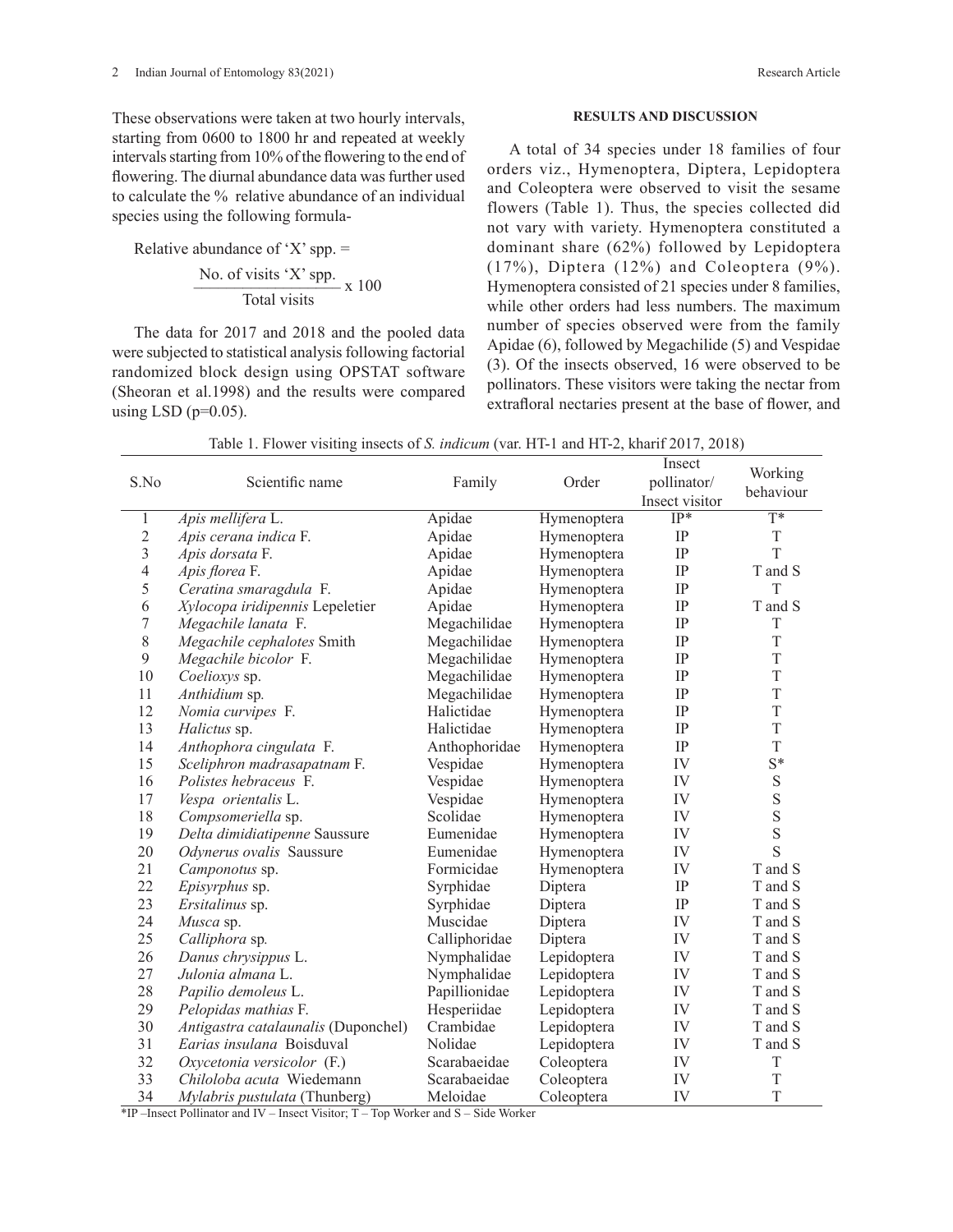|                   |                |       |                                                                                                                                                                                                                                                                                             |                                                                                                                                                                                                                                                                                                                                    |                                                                                                                                                                                                                                                                                                                     | Vlean |  |                                                                                                                                                                                                                                                                                                                                                                                                                                                                                               |                                                                                                                                                                                                                                                                                                                     |      |       |                      |
|-------------------|----------------|-------|---------------------------------------------------------------------------------------------------------------------------------------------------------------------------------------------------------------------------------------------------------------------------------------------|------------------------------------------------------------------------------------------------------------------------------------------------------------------------------------------------------------------------------------------------------------------------------------------------------------------------------------|---------------------------------------------------------------------------------------------------------------------------------------------------------------------------------------------------------------------------------------------------------------------------------------------------------------------|-------|--|-----------------------------------------------------------------------------------------------------------------------------------------------------------------------------------------------------------------------------------------------------------------------------------------------------------------------------------------------------------------------------------------------------------------------------------------------------------------------------------------------|---------------------------------------------------------------------------------------------------------------------------------------------------------------------------------------------------------------------------------------------------------------------------------------------------------------------|------|-------|----------------------|
|                   |                |       |                                                                                                                                                                                                                                                                                             |                                                                                                                                                                                                                                                                                                                                    |                                                                                                                                                                                                                                                                                                                     |       |  |                                                                                                                                                                                                                                                                                                                                                                                                                                                                                               |                                                                                                                                                                                                                                                                                                                     |      |       |                      |
| Σó,<br>s          | nsect visitor/ | )600- | 008                                                                                                                                                                                                                                                                                         |                                                                                                                                                                                                                                                                                                                                    |                                                                                                                                                                                                                                                                                                                     |       |  |                                                                                                                                                                                                                                                                                                                                                                                                                                                                                               |                                                                                                                                                                                                                                                                                                                     |      | boled | Relative<br>bundance |
|                   | pollinator     | 0800  | 1000                                                                                                                                                                                                                                                                                        |                                                                                                                                                                                                                                                                                                                                    |                                                                                                                                                                                                                                                                                                                     | Mean  |  |                                                                                                                                                                                                                                                                                                                                                                                                                                                                                               |                                                                                                                                                                                                                                                                                                                     | Vean |       |                      |
|                   | A. mellifera   |       |                                                                                                                                                                                                                                                                                             |                                                                                                                                                                                                                                                                                                                                    |                                                                                                                                                                                                                                                                                                                     |       |  |                                                                                                                                                                                                                                                                                                                                                                                                                                                                                               |                                                                                                                                                                                                                                                                                                                     |      |       | 13.24                |
|                   |                |       | $\frac{2.63}{(1.91)}$                                                                                                                                                                                                                                                                       |                                                                                                                                                                                                                                                                                                                                    |                                                                                                                                                                                                                                                                                                                     |       |  |                                                                                                                                                                                                                                                                                                                                                                                                                                                                                               |                                                                                                                                                                                                                                                                                                                     |      |       |                      |
| $\sim$            | A. cerana      |       |                                                                                                                                                                                                                                                                                             |                                                                                                                                                                                                                                                                                                                                    |                                                                                                                                                                                                                                                                                                                     |       |  |                                                                                                                                                                                                                                                                                                                                                                                                                                                                                               |                                                                                                                                                                                                                                                                                                                     |      |       | 4.02                 |
|                   |                |       |                                                                                                                                                                                                                                                                                             |                                                                                                                                                                                                                                                                                                                                    |                                                                                                                                                                                                                                                                                                                     |       |  |                                                                                                                                                                                                                                                                                                                                                                                                                                                                                               |                                                                                                                                                                                                                                                                                                                     |      |       |                      |
| m                 | A. dorsata     |       |                                                                                                                                                                                                                                                                                             |                                                                                                                                                                                                                                                                                                                                    |                                                                                                                                                                                                                                                                                                                     |       |  |                                                                                                                                                                                                                                                                                                                                                                                                                                                                                               |                                                                                                                                                                                                                                                                                                                     |      |       |                      |
|                   |                |       |                                                                                                                                                                                                                                                                                             |                                                                                                                                                                                                                                                                                                                                    |                                                                                                                                                                                                                                                                                                                     |       |  |                                                                                                                                                                                                                                                                                                                                                                                                                                                                                               |                                                                                                                                                                                                                                                                                                                     |      |       | $26.92$<br>7.47      |
| 4                 | A. florea      |       |                                                                                                                                                                                                                                                                                             |                                                                                                                                                                                                                                                                                                                                    |                                                                                                                                                                                                                                                                                                                     |       |  |                                                                                                                                                                                                                                                                                                                                                                                                                                                                                               |                                                                                                                                                                                                                                                                                                                     |      |       |                      |
| n                 | C. smaragdula  |       | $\begin{array}{l} 11.456 \\ 11.476 \\ 13.487 \\ 14.497 \\ 15.408 \\ 16.409 \\ 17.409 \\ 18.409 \\ 19.409 \\ 19.409 \\ 19.409 \\ 19.409 \\ 19.409 \\ 19.409 \\ 19.409 \\ 19.409 \\ 19.409 \\ 19.409 \\ 19.409 \\ 19.409 \\ 19.409 \\ 19.409 \\ 19.409 \\ 19.409 \\ 19.409 \\ 19.409 \\ 19.4$ | $\begin{array}{l} 0 & 0 & 0 \\ 0 & 0 & 0 \\ 0 & 0 & 0 \\ 0 & 0 & 0 \\ 0 & 0 & 0 \\ 0 & 0 & 0 \\ 0 & 0 & 0 \\ 0 & 0 & 0 \\ 0 & 0 & 0 \\ 0 & 0 & 0 \\ 0 & 0 & 0 \\ 0 & 0 & 0 \\ 0 & 0 & 0 \\ 0 & 0 & 0 & 0 \\ 0 & 0 & 0 & 0 \\ 0 & 0 & 0 & 0 \\ 0 & 0 & 0 & 0 \\ 0 & 0 & 0 & 0 & 0 \\ 0 & 0 & 0 & 0 & 0 \\ 0 & 0 & 0 & 0 & 0 \\ 0 &$ | $\frac{1}{2}$ $\frac{1}{2}$ $\frac{1}{2}$ $\frac{1}{2}$ $\frac{1}{2}$ $\frac{1}{2}$ $\frac{1}{2}$ $\frac{1}{2}$ $\frac{1}{2}$ $\frac{1}{2}$ $\frac{1}{2}$ $\frac{1}{2}$ $\frac{1}{2}$ $\frac{1}{2}$ $\frac{1}{2}$ $\frac{1}{2}$ $\frac{1}{2}$ $\frac{1}{2}$ $\frac{1}{2}$ $\frac{1}{2}$ $\frac{1}{2}$ $\frac{1}{2}$ |       |  | $\begin{array}{l} 0 & 0 & 0 \\ 0 & 0 & 0 \\ \end{array} \begin{array}{l} \mathbb{E} \left[ \begin{array}{cc} \mathbb{E} \left[ \begin{array}{cc} \mathbb{E} \left[ \begin{array}{cc} \mathbb{E} \left[ \begin{array}{cc} \mathbb{E} \left[ \begin{array}{cc} \mathbb{E} \left[ \begin{array}{cc} \mathbb{E} \left[ \begin{array}{c} \mathbb{E} \left[ \begin{array}{c} \mathbb{E} \left[ \begin{array}{c} \mathbb{E} \left[ \begin{array}{c} \mathbb{E} \left[ \begin{array}{c} \mathbb{E} \$ | $\frac{6}{4}$ $\frac{6}{8}$ $\frac{1}{6}$ $\frac{1}{6}$ $\frac{1}{6}$ $\frac{1}{6}$ $\frac{1}{6}$ $\frac{1}{6}$ $\frac{1}{6}$ $\frac{1}{6}$ $\frac{1}{6}$ $\frac{1}{6}$ $\frac{1}{6}$ $\frac{1}{6}$ $\frac{1}{6}$ $\frac{1}{6}$ $\frac{1}{6}$ $\frac{1}{6}$ $\frac{1}{6}$ $\frac{1}{6}$ $\frac{1}{6}$ $\frac{1}{6}$ |      |       | 5.94                 |
| Ó                 | X. iridipennis |       |                                                                                                                                                                                                                                                                                             |                                                                                                                                                                                                                                                                                                                                    |                                                                                                                                                                                                                                                                                                                     |       |  |                                                                                                                                                                                                                                                                                                                                                                                                                                                                                               |                                                                                                                                                                                                                                                                                                                     |      |       | $\overline{0}$       |
|                   |                |       |                                                                                                                                                                                                                                                                                             |                                                                                                                                                                                                                                                                                                                                    |                                                                                                                                                                                                                                                                                                                     |       |  |                                                                                                                                                                                                                                                                                                                                                                                                                                                                                               |                                                                                                                                                                                                                                                                                                                     |      |       |                      |
| 7.                | M. lanata      |       |                                                                                                                                                                                                                                                                                             |                                                                                                                                                                                                                                                                                                                                    |                                                                                                                                                                                                                                                                                                                     |       |  |                                                                                                                                                                                                                                                                                                                                                                                                                                                                                               |                                                                                                                                                                                                                                                                                                                     |      |       | 2.61                 |
|                   |                |       |                                                                                                                                                                                                                                                                                             |                                                                                                                                                                                                                                                                                                                                    |                                                                                                                                                                                                                                                                                                                     |       |  |                                                                                                                                                                                                                                                                                                                                                                                                                                                                                               |                                                                                                                                                                                                                                                                                                                     |      |       |                      |
| ∞ं                | M. cephalotes  |       |                                                                                                                                                                                                                                                                                             |                                                                                                                                                                                                                                                                                                                                    |                                                                                                                                                                                                                                                                                                                     |       |  |                                                                                                                                                                                                                                                                                                                                                                                                                                                                                               |                                                                                                                                                                                                                                                                                                                     |      |       |                      |
|                   |                |       |                                                                                                                                                                                                                                                                                             |                                                                                                                                                                                                                                                                                                                                    |                                                                                                                                                                                                                                                                                                                     |       |  |                                                                                                                                                                                                                                                                                                                                                                                                                                                                                               |                                                                                                                                                                                                                                                                                                                     |      |       |                      |
| $\sigma$          | M. bicolor     |       |                                                                                                                                                                                                                                                                                             |                                                                                                                                                                                                                                                                                                                                    |                                                                                                                                                                                                                                                                                                                     |       |  |                                                                                                                                                                                                                                                                                                                                                                                                                                                                                               |                                                                                                                                                                                                                                                                                                                     |      |       | 7.18                 |
|                   |                |       |                                                                                                                                                                                                                                                                                             |                                                                                                                                                                                                                                                                                                                                    |                                                                                                                                                                                                                                                                                                                     |       |  |                                                                                                                                                                                                                                                                                                                                                                                                                                                                                               |                                                                                                                                                                                                                                                                                                                     |      |       |                      |
| $\overline{10}$ . | Coelioxys sp   |       |                                                                                                                                                                                                                                                                                             |                                                                                                                                                                                                                                                                                                                                    |                                                                                                                                                                                                                                                                                                                     |       |  |                                                                                                                                                                                                                                                                                                                                                                                                                                                                                               |                                                                                                                                                                                                                                                                                                                     |      |       | 0.62                 |
|                   |                |       |                                                                                                                                                                                                                                                                                             |                                                                                                                                                                                                                                                                                                                                    |                                                                                                                                                                                                                                                                                                                     |       |  |                                                                                                                                                                                                                                                                                                                                                                                                                                                                                               |                                                                                                                                                                                                                                                                                                                     |      |       |                      |
|                   | N. curvipes    |       |                                                                                                                                                                                                                                                                                             |                                                                                                                                                                                                                                                                                                                                    |                                                                                                                                                                                                                                                                                                                     |       |  |                                                                                                                                                                                                                                                                                                                                                                                                                                                                                               |                                                                                                                                                                                                                                                                                                                     |      |       | 5.09                 |
| $\overline{c}$    | Halictus sp    |       |                                                                                                                                                                                                                                                                                             |                                                                                                                                                                                                                                                                                                                                    |                                                                                                                                                                                                                                                                                                                     |       |  |                                                                                                                                                                                                                                                                                                                                                                                                                                                                                               |                                                                                                                                                                                                                                                                                                                     |      |       | 2.32                 |
|                   |                |       |                                                                                                                                                                                                                                                                                             |                                                                                                                                                                                                                                                                                                                                    |                                                                                                                                                                                                                                                                                                                     |       |  |                                                                                                                                                                                                                                                                                                                                                                                                                                                                                               |                                                                                                                                                                                                                                                                                                                     |      |       |                      |
| 13.               | A. cingulata   |       |                                                                                                                                                                                                                                                                                             |                                                                                                                                                                                                                                                                                                                                    |                                                                                                                                                                                                                                                                                                                     |       |  |                                                                                                                                                                                                                                                                                                                                                                                                                                                                                               |                                                                                                                                                                                                                                                                                                                     |      |       | $\ddot{\circ}$       |
|                   |                |       |                                                                                                                                                                                                                                                                                             |                                                                                                                                                                                                                                                                                                                                    |                                                                                                                                                                                                                                                                                                                     |       |  |                                                                                                                                                                                                                                                                                                                                                                                                                                                                                               |                                                                                                                                                                                                                                                                                                                     |      |       |                      |
| $\overline{14}$ . | Compsomer      |       |                                                                                                                                                                                                                                                                                             |                                                                                                                                                                                                                                                                                                                                    |                                                                                                                                                                                                                                                                                                                     |       |  |                                                                                                                                                                                                                                                                                                                                                                                                                                                                                               |                                                                                                                                                                                                                                                                                                                     |      |       | $\overline{0}$       |
|                   | iella sp.      |       |                                                                                                                                                                                                                                                                                             |                                                                                                                                                                                                                                                                                                                                    |                                                                                                                                                                                                                                                                                                                     |       |  |                                                                                                                                                                                                                                                                                                                                                                                                                                                                                               |                                                                                                                                                                                                                                                                                                                     |      |       |                      |
| 15.               | M. pustulata   |       |                                                                                                                                                                                                                                                                                             |                                                                                                                                                                                                                                                                                                                                    |                                                                                                                                                                                                                                                                                                                     |       |  |                                                                                                                                                                                                                                                                                                                                                                                                                                                                                               |                                                                                                                                                                                                                                                                                                                     |      |       | $-24$                |
|                   |                |       |                                                                                                                                                                                                                                                                                             |                                                                                                                                                                                                                                                                                                                                    |                                                                                                                                                                                                                                                                                                                     |       |  |                                                                                                                                                                                                                                                                                                                                                                                                                                                                                               |                                                                                                                                                                                                                                                                                                                     |      |       |                      |
| 16.               | O. versicolor  |       |                                                                                                                                                                                                                                                                                             |                                                                                                                                                                                                                                                                                                                                    |                                                                                                                                                                                                                                                                                                                     |       |  |                                                                                                                                                                                                                                                                                                                                                                                                                                                                                               |                                                                                                                                                                                                                                                                                                                     |      |       | 98                   |
|                   |                |       |                                                                                                                                                                                                                                                                                             |                                                                                                                                                                                                                                                                                                                                    |                                                                                                                                                                                                                                                                                                                     |       |  |                                                                                                                                                                                                                                                                                                                                                                                                                                                                                               |                                                                                                                                                                                                                                                                                                                     |      |       |                      |
| 17.               | Eristalinus sp |       |                                                                                                                                                                                                                                                                                             |                                                                                                                                                                                                                                                                                                                                    |                                                                                                                                                                                                                                                                                                                     |       |  |                                                                                                                                                                                                                                                                                                                                                                                                                                                                                               |                                                                                                                                                                                                                                                                                                                     |      |       | 3.05                 |
|                   |                |       |                                                                                                                                                                                                                                                                                             |                                                                                                                                                                                                                                                                                                                                    |                                                                                                                                                                                                                                                                                                                     |       |  |                                                                                                                                                                                                                                                                                                                                                                                                                                                                                               |                                                                                                                                                                                                                                                                                                                     |      |       |                      |
|                   | $Total***$     |       |                                                                                                                                                                                                                                                                                             |                                                                                                                                                                                                                                                                                                                                    |                                                                                                                                                                                                                                                                                                                     |       |  |                                                                                                                                                                                                                                                                                                                                                                                                                                                                                               |                                                                                                                                                                                                                                                                                                                     |      |       |                      |
|                   |                |       |                                                                                                                                                                                                                                                                                             |                                                                                                                                                                                                                                                                                                                                    |                                                                                                                                                                                                                                                                                                                     |       |  |                                                                                                                                                                                                                                                                                                                                                                                                                                                                                               |                                                                                                                                                                                                                                                                                                                     |      |       |                      |

Diversity and abundance of flower visiting insects associated with sesame 3 K Sankara Rao et al.

> Table 2 contd... *Table 2 contd...*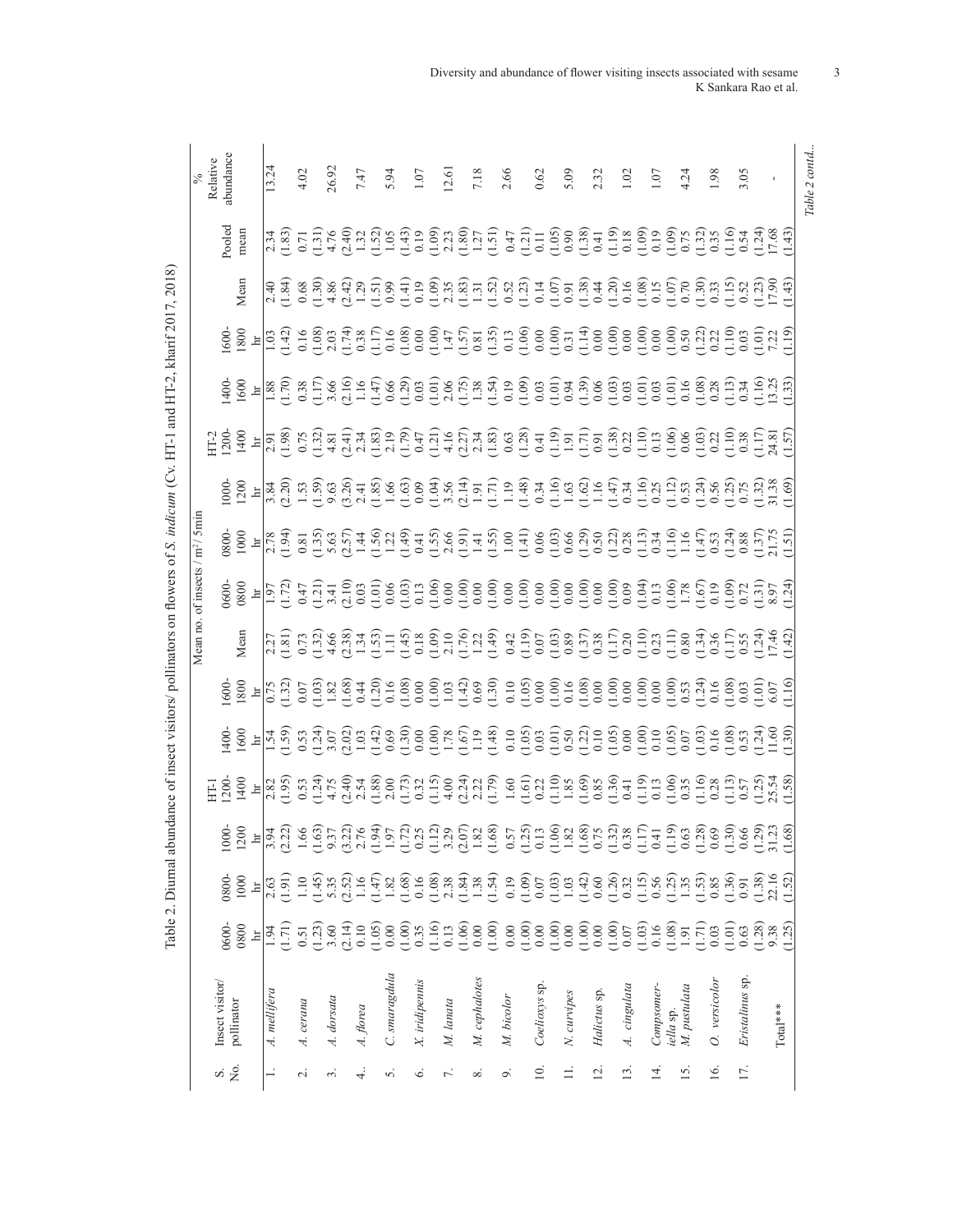*Table 2 contd...*Table 2 contd..

| Factors                                                                                                                                                          | $CD$ (p $\leq$ 0.05) |      |                       |
|------------------------------------------------------------------------------------------------------------------------------------------------------------------|----------------------|------|-----------------------|
|                                                                                                                                                                  | 2017                 | 2018 | Pooled                |
| Variety                                                                                                                                                          | 8<br>N               | SN   |                       |
| Year                                                                                                                                                             | 0.05                 |      | 0.06                  |
| Insect Visitor                                                                                                                                                   | 0.02                 | 0.03 | 00314<br>0014<br>2022 |
| Time                                                                                                                                                             | 0.03                 | 0.03 |                       |
| Insect Visitor × Time                                                                                                                                            | 0.12                 | 0.06 |                       |
| Variety × Year                                                                                                                                                   |                      |      |                       |
| variety $\times$ Time                                                                                                                                            |                      |      |                       |
| Variety $\times$ Year $\times$ Time                                                                                                                              |                      |      | S                     |
| Insect Visitor $\times$ Time $\times$ Year                                                                                                                       |                      |      | 0.20                  |
| *Each value represents a mean of four weekly observations; **Data subjected to $\sqrt{n+1}$ transformation;<br>***Transformation on the basis of respective mean |                      |      |                       |

there were 15 top and 6 side workers, and 13 worked as both top and side workers. These observations revealed that the number of insects of collected were significantly higher in comparison to earlier reports on sesameonly 12 insect visitors in Hisar, Haryana (Sachdeva et al., 2003), 13 species in Dharwad, Karnataka (Patil, 1999), 22 species in Bengaluru, Karnataka (Pashte and Shylesha, 2013a) and eight species in Bhubaneswar, Orissa (Mohapatra and Sontakke, 2012). The observation that hymenopterans were the most dominant visitors of sesame corroborates with earlier results- Patil (1999) at Dharwad, Karnataka reported 13 species with 8 of Hymenoptera. Mahfouz et al. (2012) observed Hymenoptera (86%) as the predominant flower visitors. Sajjanar and Eswarappa (2015) at Raichur, Karnataka and Kamel et al. (2013) at Ismailia, Egypt are also in agreement with present results.

The data on diurnal abundance of the 17 pollinators revealed moderate to low abundance (Table 2); with no significant variation in relation to variety. Mishra (1994) also observed such insignificance in abundance of honey bees in varieties, as observed by Chandran (2009) with honey bees at Dharwad, Karnataka. In general, the diurnal abundance was more in 2018 than 2017. This small but measurable variation might be due to differential foraging rate of flower visitors/ pollinators which was in turn depended on weather factors (Reddy et al. 2015). Among the 17 flower visitors/pollinators, *Apis dorsata* was found to be the most abundant followed by others, with the four species forming a share of 60.24 % of the total abundance. Significant number of *M. cephalotes* (1.27), *C. smaragdula* (1.07) and *N. curvipes*  (0.90) were also noted. *Coelioxys* sp., *A. cingulata, Compsomeriella* sp*.,* and *X. iridipennis* visited the crop rarely and of a very low abundance values of < 0.20 insects/ m²/ 5 min. Sachdeva et al. (2003) also made similar observations while recording the abundance of flower visitors on *S. indicum* cv. HT- 1 at Hisar, Haryana. The honey bees *viz*., *A. dorsata* (7.53 bees/ $m^2/5$  min), *A. mellifera* (4.73 bees/ m<sup>2</sup>/ 5 min) and *A. florea* (4.20 bees/ m<sup>2</sup>/ 5 min) were observed as predominant. Similarly, in Hisar, Nagpal (2016) on flowers of Indian mustard *B. juncea* also reported the dominance of the honey bees. in southern and eastern parts of India higher abundance of *A. cerana* over *A. dorsata*, *A. mellifera* and *A. florea*  in *S. indicum* was observed (Mohapatra and Sontakke, 2012; Sajjanar and Eswarappa, 2015). In Egypt, Kamel et al. (2013) recorded *A. mellifera*, *Ceratina tarsata*, *Xylocopa pubescens* and *Osmia* sp. as dominant species in sesame, while wasps, syrphid flies and butterflies as least abundant species.